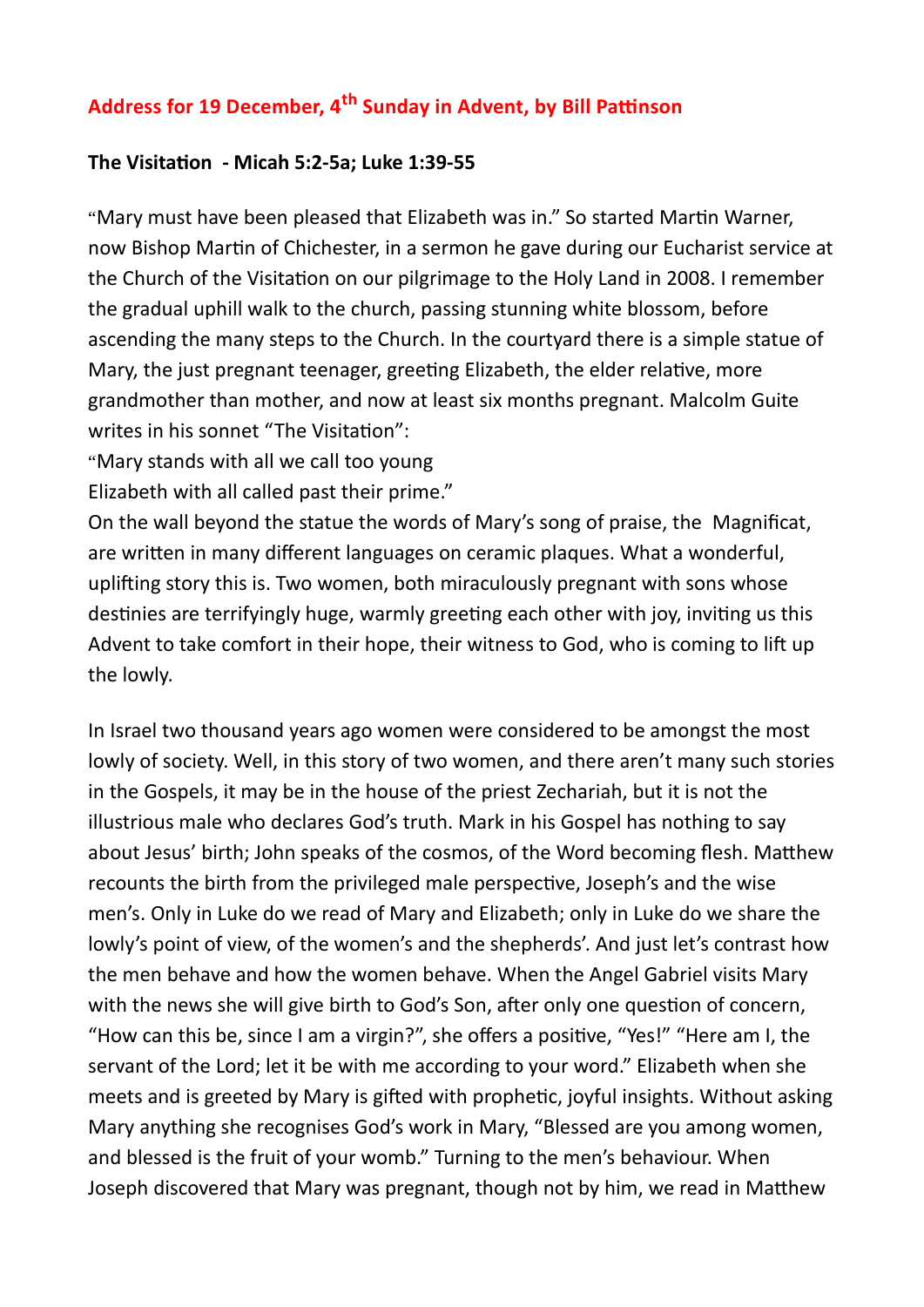that, " being unwilling to expose her to public disgrace, he planned to dismiss her quietly." Not sure I know how Joseph would have done that. And, of course, when Zechariah hears from Angel Gabriel that his wife will bear a son, he doesn't believe because of their ages. God presses the mute button until John is born. The women believe, show their faith and do God's will; the men are hesitant in belief, less faithful in doing God's will. How do those who question the priesthood of women respond to that? Actually many scholars, probably all men, argue this passage is really about the way in which John the Baptist recognises Jesus even from inside the womb with his leap of joy. Whatever next?

Returning to the beginning of my sermon, why was Mary pleased that Elizabeth was in? Well, Mary had just travelled from Nazareth to a hill town in Judae, probably Ein Karem, where the Church of the Visitation stands today. This town is about five miles south west of Jerusalem. The journey is about eighty miles and there would be some tough hills to climb. It's the equivalent of travelling from Exeter to Bath over the Mendips. Mary probably walked. At a good walking pace, for me anyway, say two and a half miles an hour, that's thirty two hours. She would, indeed, be pleased Elizabeth was in. But why the need for such an arduous journey?

After Gabriel had given Mary his amazing news, he also informed her that her relative, Elizabeth, in her old age had also conceived a son six months ago. "Nothing will be impossible with God," Gabriel declares. It seems perfectly understandable that Mary would wish to share her news with an elderly relative and especially one who herself had miraculously conceived. They would have a great deal to share. So we are told Mary went with haste to tell Elizabeth of Gabriel's breathtaking news. "She had not held her secret long enough

To covet it but wished it shared as though

Telling would tame the terrifying moment."

So writes Elizabeth Jennings at the beginning of her poem "The Visitation".

From the moment that the unborn child leapt for joy in Elizabeth's womb after hearing Mary's greeting, until Mary left three months later these two women would have calmed each others' anxieties, celebrated their joyful situations and supported each other as they looked to God's new future, which was carried in their wombs. Jane Williams writes:

"These pregnancies are part of the same action that will raise Jesus from the dead: they are part of the irrepressible vitality of God."